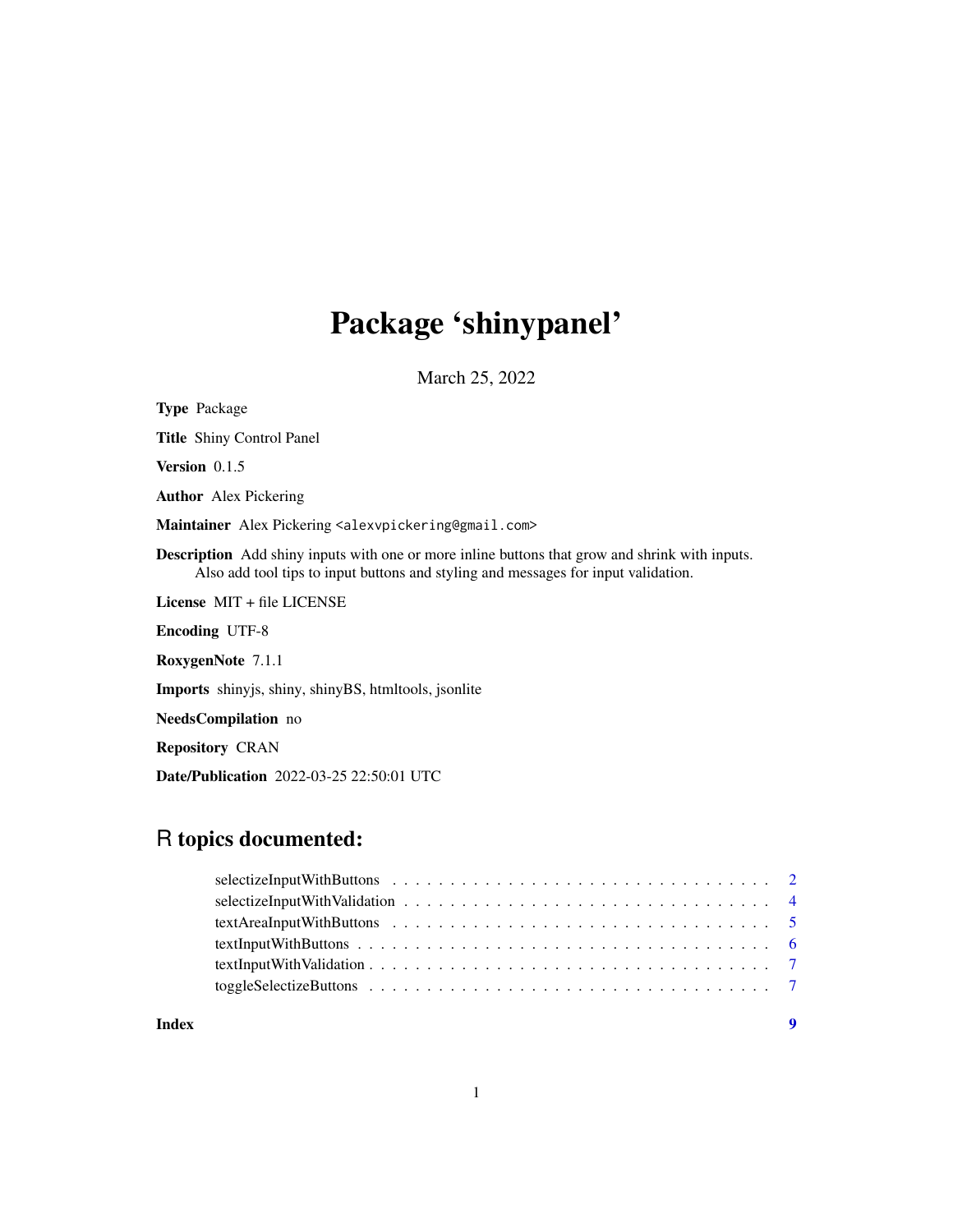```
selectizeInputWithButtons
```
*selectizeInput with buttons and validation utilities*

#### Description

selectizeInput with buttons and validation utilities

#### Usage

```
selectizeInputWithButtons(
  inputId,
 label,
  ...,
 options = NULL,
  container_id = NULL,
 help_id = NULL,label_title = NULL,
 btn_titletips = TRUE,
 btn_placement = NULL,
 hide_btns = FALSE
\mathcal{E}
```
#### Arguments

| inputId       | The input slot that will be used to access the value.                                                                                                                                                                    |
|---------------|--------------------------------------------------------------------------------------------------------------------------------------------------------------------------------------------------------------------------|
| label         | Display label for the control, or NULL for no label.                                                                                                                                                                     |
| $\cdots$      | One or more actionButton's to appear to right of input element.                                                                                                                                                          |
| options       | A list of options. See the documentation of <b>selectize</b> , is for possible options<br>(character option values inside base: $I()$ will be treated as literal JavaScript<br>code; see renderDataTable() for details). |
| container_id  | id for outer div (optional). Can use e.g. to add 'has-error' class to style<br>inputs with shinyjs::addClass.                                                                                                            |
| help_id       | id for span with class 'help-block' below input (optional). Can be used for<br>add error message with shiny js:: html.                                                                                                   |
| label_title   | Optional text to appear in info icon tooltip. Used to provide information to user<br>about input.                                                                                                                        |
| btn_titletips | if TRUE (default), converts title attributes of action Buttons into toolips.                                                                                                                                             |
| btn_placement | Where the actionButton tooltips should appear (top, bottom, left, right).<br>Defaults to 'right' for dropdown buttons and 'bottom' for all others.                                                                       |
| hide_btns     | If TRUE styling is adjusted so that all buttons are initially hidden. Can unhide<br>buttons using toggleSelectizeButtons.                                                                                                |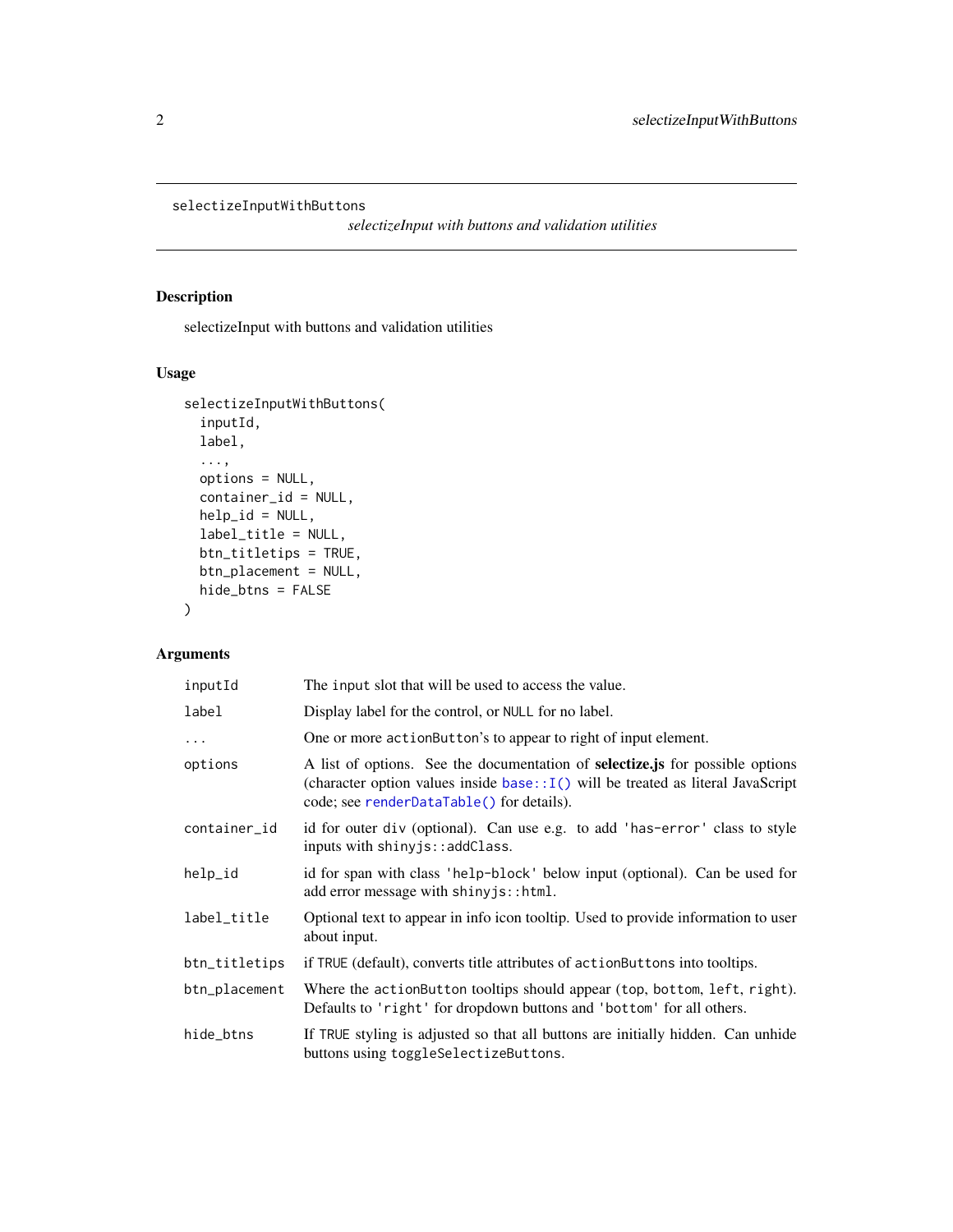#### <span id="page-2-0"></span>See Also

[selectizeInput](#page-0-0), [html](#page-0-0), [addClass](#page-0-0), [toggleSelectizeButtons](#page-6-1).

#### Examples

```
library(shiny)
library(shinypanel)
ui <- fluidPage(
  div(class = 'row',
      div(class = 'col-sm-12 col-lg-6',
          div(class = 'well-form',
              textAreaInputWithButtons(
                inputId = 'text'.label = 'Type something:',
                actionButton(
                  'btn3',
                  '',
                  icon('plus', 'fa-fw'),
                  title = 'Click to add something'
                )
              ),
              selectizeInputWithButtons(
                inputId = 'selection',
                label = 'Select something:',
                label_title = 'Information about input',
                actionButton(
                  'btn1',
                  '',
                  icon('tag', 'fa-fw'),
                  title = 'this does something'
                ),
                actionButton(
                  'btn2',
                  '',
                  icon('chevron-right', 'fa-fw'),
                  title = 'this does something else'
                ),
                options = list(create = TRUE)
              \lambda)
     \lambda)
\lambdaserver <- function(input, output, session) {
  choices <- reactive({
   paste('Long Option', 1:5)
  })
```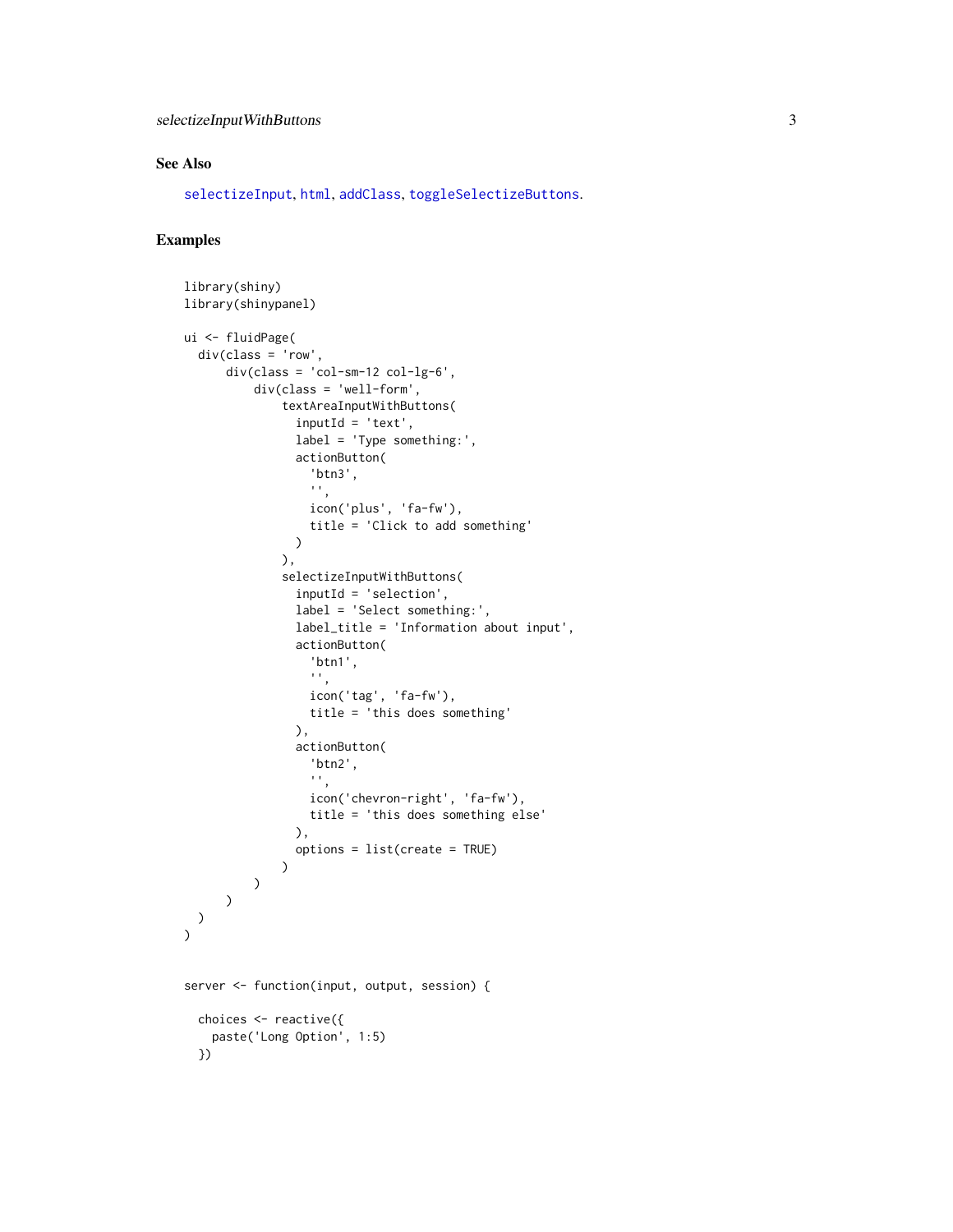```
observe({
   updateSelectizeInput(session, 'selection', choices = choices())
  })
}
# shinyApp(ui, server)
```
selectizeInputWithValidation

*selectizeInput with validation utilities*

#### Description

selectizeInput with validation utilities

#### Usage

```
selectizeInputWithValidation(
  inputId,
  label,
 options = NULL,
  container_id = NULL,
 help_id = NULL,label_title = NULL
\mathcal{E}
```
# Arguments

| inputId      | The input slot that will be used to access the value.                                                                                                                                                                     |
|--------------|---------------------------------------------------------------------------------------------------------------------------------------------------------------------------------------------------------------------------|
| label        | Display label for the control, or NULL for no label.                                                                                                                                                                      |
| options      | A list of options. See the documentation of <b>selectize</b> , is for possible options<br>(character option values inside base:: $I()$ will be treated as literal JavaScript<br>code; see renderDataTable() for details). |
| container_id | id for outer div (optional). Can use e.g. to add 'has-error' class to style<br>inputs with shinyjs::addClass.                                                                                                             |
| help_id      | id for span with class 'help-block' below input (optional). Can be used for<br>add error message with shiny js:: html.                                                                                                    |
| label title  | Optional text to appear in info icon tooltip. Used to provide information to user<br>about input.                                                                                                                         |

#### See Also

[selectizeInputWithButtons](#page-1-1), [html](#page-0-0), [addClass](#page-0-0), [toggleSelectizeButtons](#page-6-1).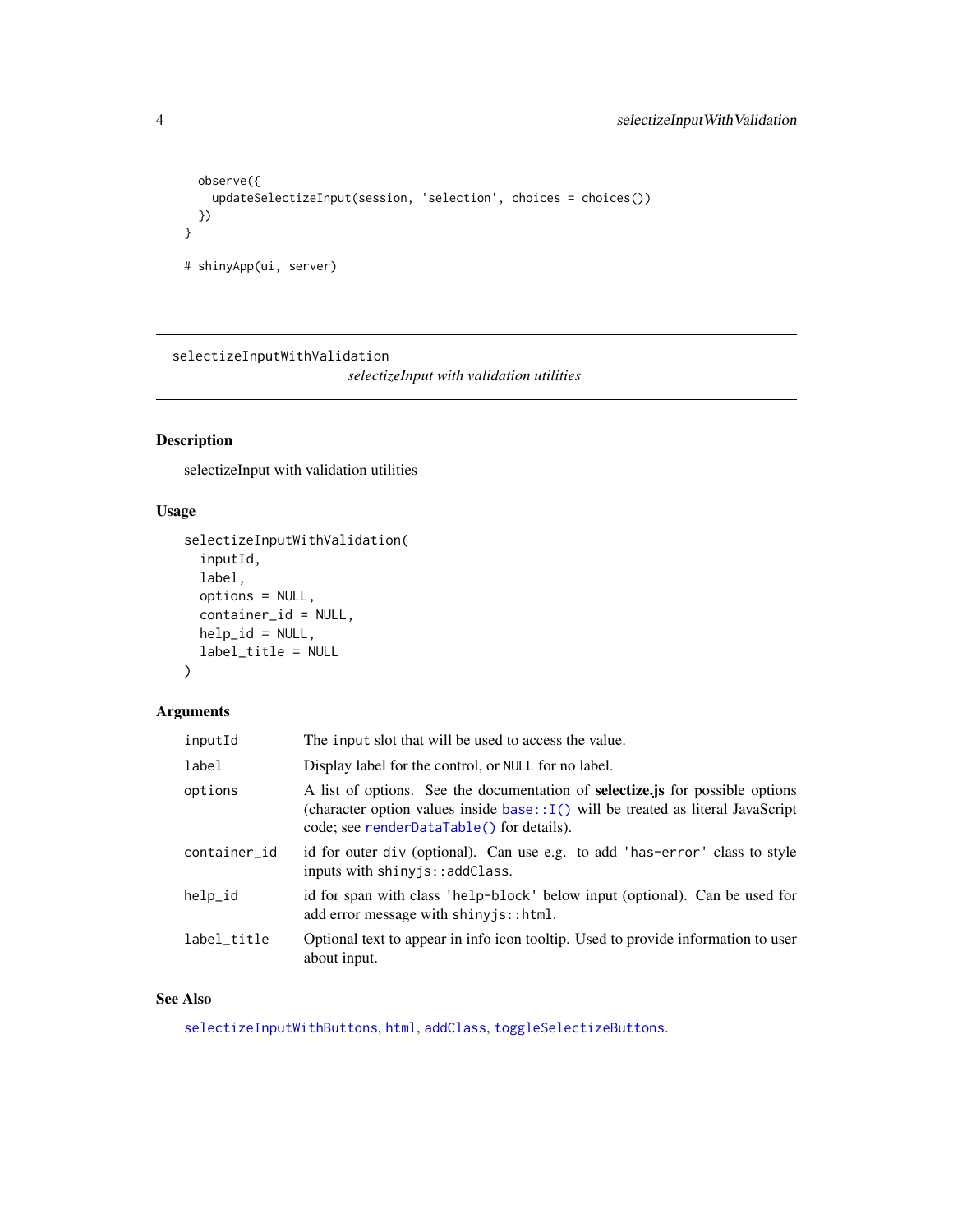<span id="page-4-0"></span>textAreaInputWithButtons

*textAreaInput with buttons and validation*

## Description

textAreaInput with buttons and validation

## Usage

```
textAreaInputWithButtons(
  inputId,
 label,
  ...,
 container_id = NULL,
 help_id = NULL,label_title = NULL,
 btn_titletips = TRUE,
 placeholder = ""
\mathcal{L}
```
#### Arguments

| inputId       | The input slot that will be used to access the value.                                                                                            |
|---------------|--------------------------------------------------------------------------------------------------------------------------------------------------|
| label         | Display label for the control, or NULL for no label.                                                                                             |
| .             | One or more action Button's to appear to right of input element.                                                                                 |
| container_id  | id for outer div (optional). Can use e.g. to add 'has-error' class to style<br>inputs with shinyjs::addClass.                                    |
| help_id       | id for span with class 'help-block' below input (optional). Can be used for<br>add error message with shiny js:: html.                           |
| label_title   | Optional text to appear in info icon tooltip. Used to provide information to user<br>about input.                                                |
| btn_titletips | if TRUE (default), converts title attributes of action Buttons into tooltips.                                                                    |
| placeholder   | A character string giving the user a hint as to what can be entered into the con-<br>trol. Internet Explorer 8 and 9 do not support this option. |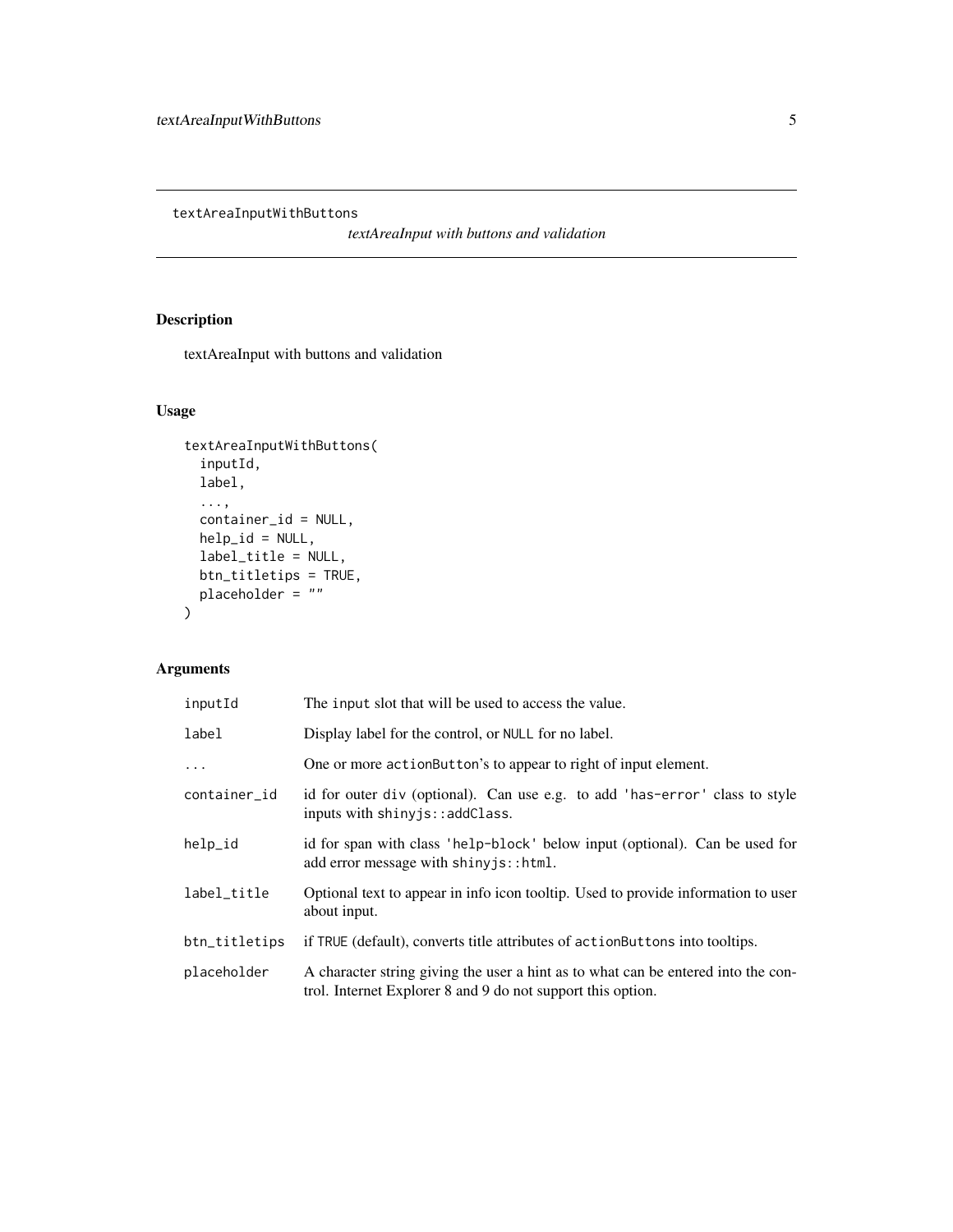## <span id="page-5-0"></span>Description

textInput with buttons and validation

#### Usage

```
textInputWithButtons(
  inputId,
 label,
  ...,
 value = ",
 container_id = NULL,
 help_id = NULL,
 label_title = NULL,
 btn_titletips = TRUE,
 placeholder = "",
 width = NULL
)
```
#### Arguments

| inputId       | The input slot that will be used to access the value.                                                                                            |
|---------------|--------------------------------------------------------------------------------------------------------------------------------------------------|
| label         | Display label for the control, or NULL for no label.                                                                                             |
| $\cdots$      | One or more action Button's to appear to right of input element.                                                                                 |
| value         | Initial value.                                                                                                                                   |
| container_id  | id for outer div (optional). Can use e.g. to add 'has-error' class to style<br>inputs with shinyjs::addClass.                                    |
| help_id       | id for span with class 'help-block' below input (optional). Can be used for<br>add error message with shiny js:: html.                           |
| label_title   | Optional text to appear in info icon tooltip. Used to provide information to user<br>about input.                                                |
| btn_titletips | if TRUE (default), converts title attributes of action Buttons into tooltips.                                                                    |
| placeholder   | A character string giving the user a hint as to what can be entered into the con-<br>trol. Internet Explorer 8 and 9 do not support this option. |
| width         | The width of the input, e.g. '400px', or '100%'; see validateCssUnit().                                                                          |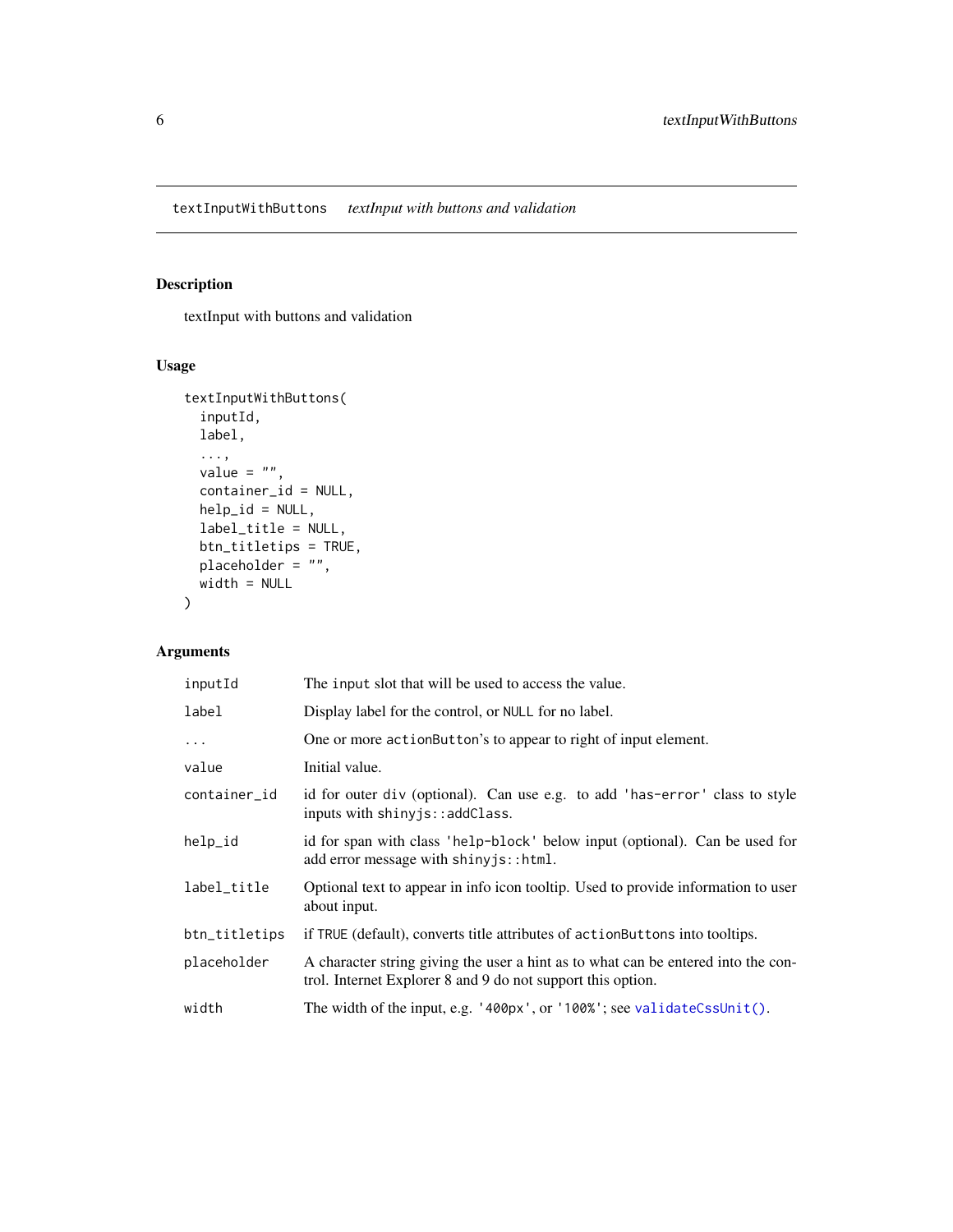<span id="page-6-0"></span>textInputWithValidation

*textInput with validation*

#### Description

textInput with validation

#### Usage

```
textInputWithValidation(
  inputId,
  label,
  value = ",
  container_id = NULL,
  help_id = NULL\mathcal{L}
```
#### Arguments

| inputId      | The input slot that will be used to access the value.                                                                                  |
|--------------|----------------------------------------------------------------------------------------------------------------------------------------|
| label        | Display label for the control, or NULL for no label.                                                                                   |
| value        | Initial value.                                                                                                                         |
| container_id | id for outer div (optional). Can use e.g. to add 'has-error' class to style<br>inputs with shiny is:: addClass.                        |
| help_id      | id for span with class 'help-block' below input (optional). Can be used for<br>add error message with $\sin y$ is: $:$ $\text{html}$ . |

```
toggleSelectizeButtons
```
*Show/hide all buttons in selectizeInputWithButtons*

# Description

When hiding all buttons, some CSS changes are required to allow return of full-width and rounded corners of selectizeInput.

#### Usage

```
toggleSelectizeButtons(selectize_id, button_ids, condition)
```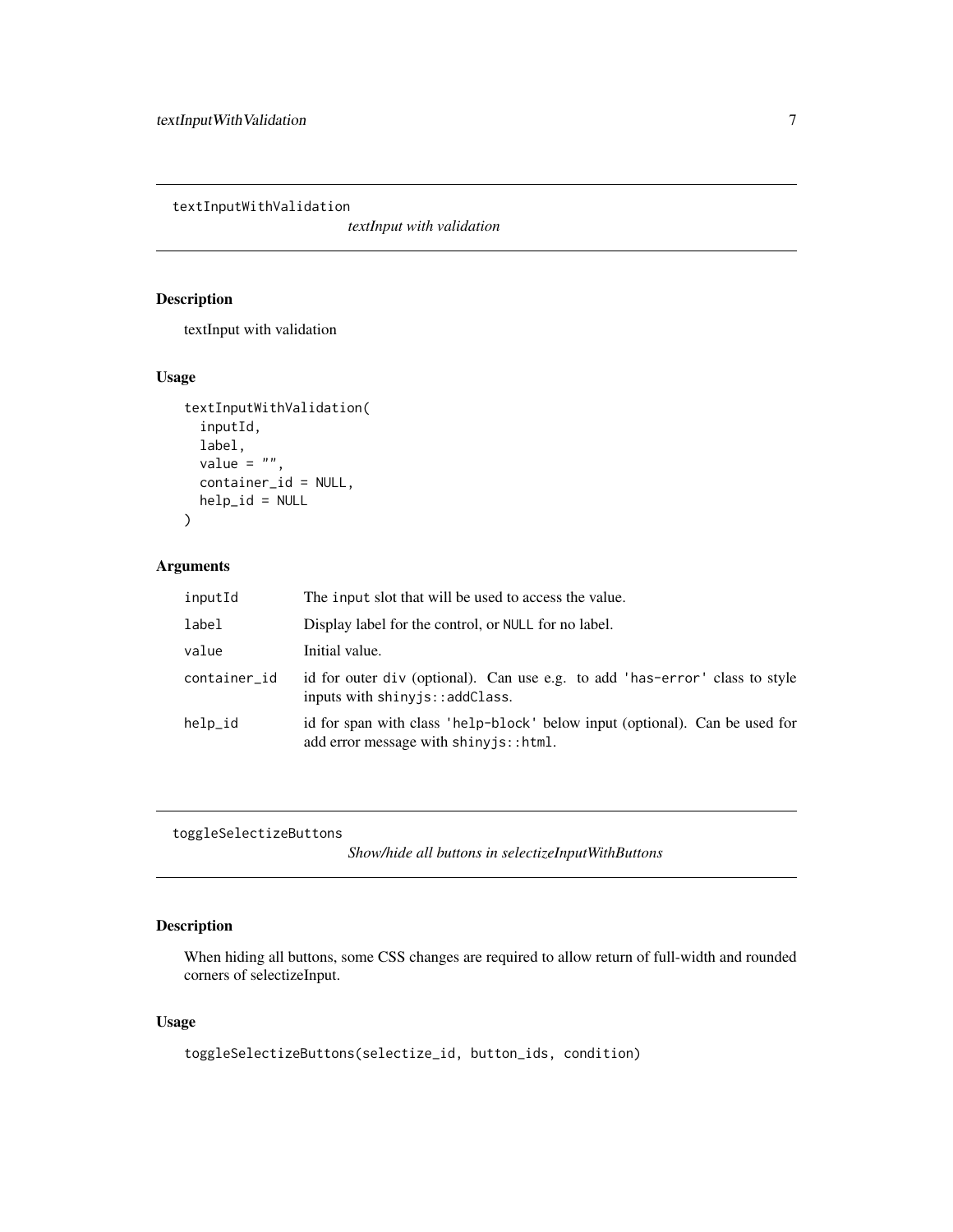# <span id="page-7-0"></span>Arguments

| selectize id | id of selectizeInputWithButtons element.                            |
|--------------|---------------------------------------------------------------------|
| button ids   | character vector of action Button ids associated with selectize id. |
| condition    | An optional argument to toggleClass, see 'Details' below.           |

# See Also

[selectizeInputWithButtons](#page-1-1)